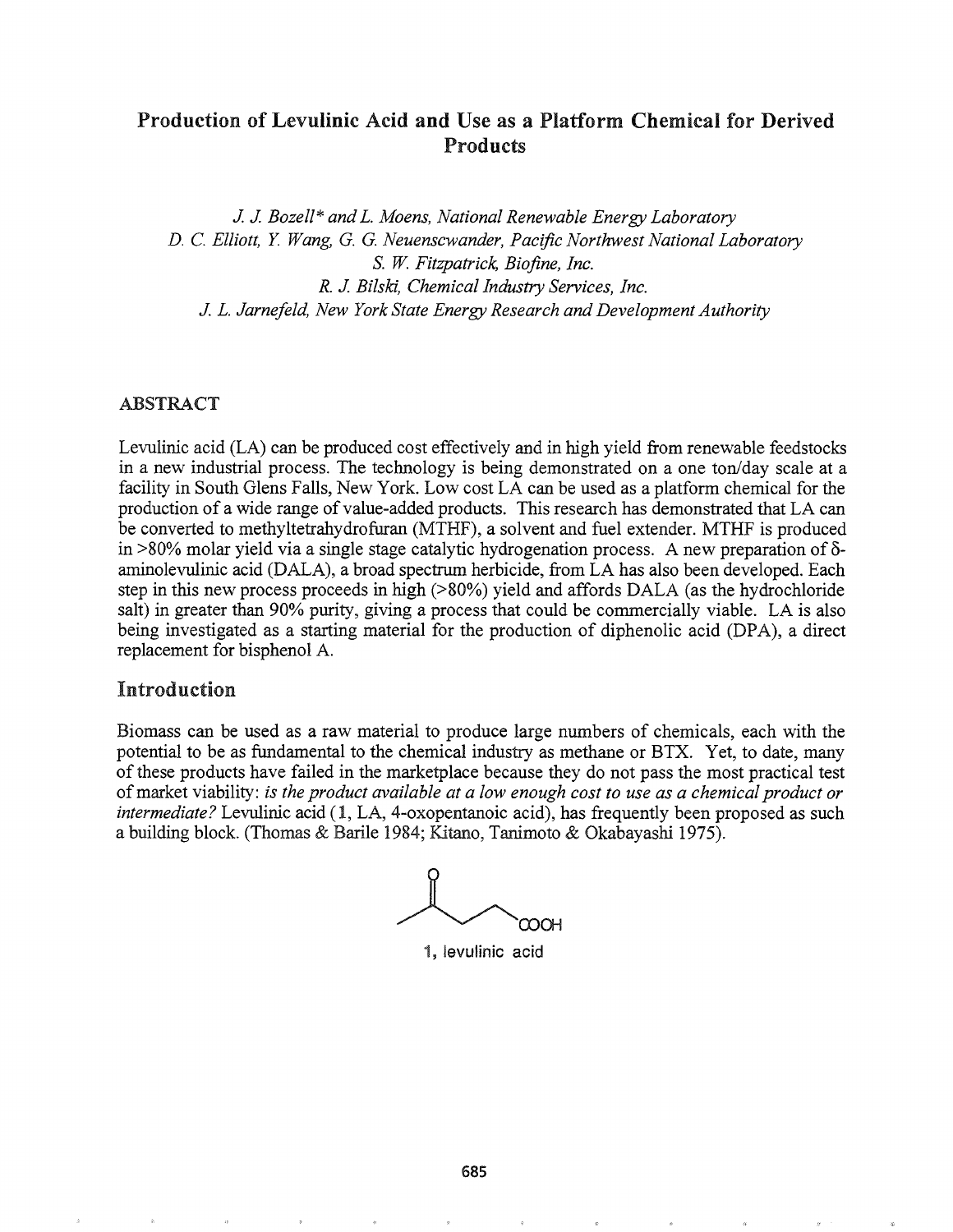Despite its status as an expensive and relatively small market specialty chemical (about 1 million lb/year at \$4.00 - \$6.00/lb), LA and its derivatives have found use in highly diverse areas. Some of these applications are summarized in Table  $1<sup>1</sup>$ 

## Table 1 - Selected Levulinic Acid Applications

## Application

## Reference

| Chiral reagents               | Meyers et al. 1998                                      |
|-------------------------------|---------------------------------------------------------|
| Biologically active materials | Bitonti et al. 1995                                     |
| Polyhydroxyalkanoates         | Jang & Rogers 1996                                      |
| Polymers                      | van Aert et al. 1997; Taylor, Kielmeyer and Golino 1995 |
| Polymerization initiators     | Lai 1991                                                |
| Antifouling compounds         | <b>Bush 1999</b>                                        |
| Personal care products        | Tsucha 1994                                             |
| Lubricants                    | Adams et al. 1998                                       |
| Adsorbents                    | Raidel & Aschenbrenner 1998                             |
| Printing/Inks                 | Gundlach 1998                                           |
| Coatings                      | Nakazato & Konishi 1995                                 |
| Electronics                   | Oono et al. 1996                                        |
| Photography                   | Shimizu et al. 1996                                     |
| <b>Batteries</b>              | Maekawa & Miyaki 1997                                   |
| Drug delivery                 | Hille 1996                                              |
| Corrosion inhibitors          | Armstrong & Phillips 1993                               |

The preparation of LA is not difficult, and a number of approaches have been reported for its synthesis. The most widely used approach is the dehydrative treatment of biomass or carbohydrates with acid (Lourvanij & Rorrer 1994; Jow et al. 1987; Dahlmann 1968; Farone & Cuzens 1998). LA has also been produced by hydrolysis of acetyl succinate esters (Farnleitner et al. 1991), by acid hydrolysis of furfuryl alcohol (Itaya et aL 1988), by oxidation of ketones with ozone (Edwards 1986) or with  $Mn(OAc)$ <sub>3</sub> (Vaerman & Bertrand 1972). LA has been produced by Pd-catalyzed carbonylation of ketones (Cavinato & Toniolo 1990) and by alkylation of nitroalkanes (Ballini & Petrini 1986). However, these methods frequently form large amounts of side products and intractable materials, or require expensive starting feedstocks.

Recently, a new process developed by Biofine Corporation eliminated many of the existing problems with LA production. The Biofine process uses acid hydrolysis of 6-carbon sugars as the key step for LA production, and minimizes side product formation and the resulting separation problems by significantly improving the traditional engineering of the LA production process through a novel, two reactor system (Figure 1). (Fitzpatrick 1997, 1990).

<sup>&</sup>lt;sup>1</sup>The applications cited in Table 1 and subsequent tables are illustrative but not exhaustive. Many additional examples exist in the patent and open literature. In each case, LA or its derivatives are listed as useable in the given application, but may not be the primary focus of the citation.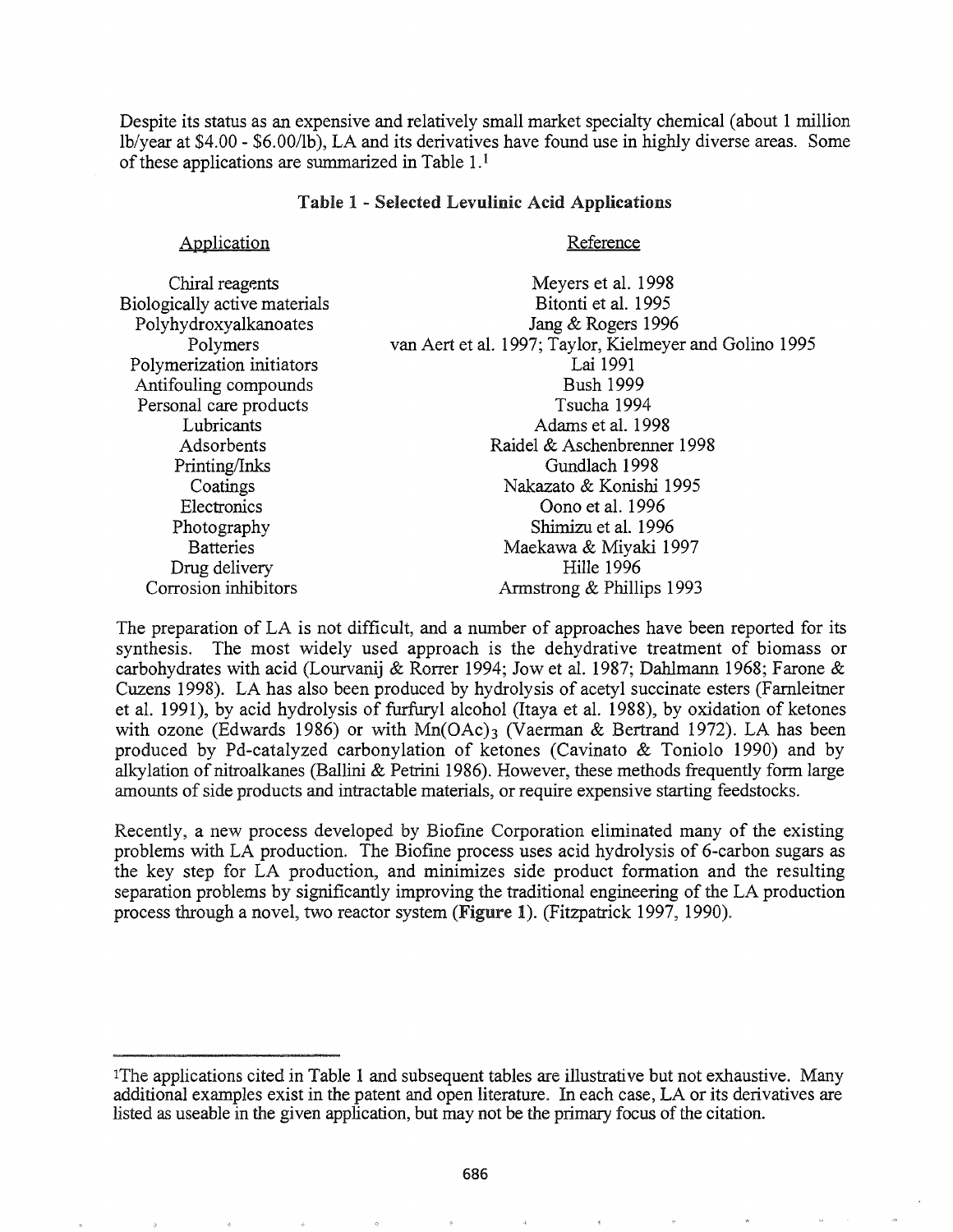

Figure 1: The Biofine Process

The process supplies carbohydrate containing materials to a first reactor where they are hydrolyzed at 210-230°C for 13-25 seconds in the presence of 1-5% mineral acid. This initial hydrolysis produces hydroxymethylfurfural, which is removed continuously and supplied to a second reactor. In the second reactor, the hydroxymethylfurfural is hydrolyzed further at 195-215°C for 15-30 minutes to produce LA, which is again continuously removed. The LA yield is  $\geq 60\%$ , based on the hexose content of the carbohydrate-containing starting material, one of the highest reported in the literature. The result is a cost effective production of LA, making it suitable as a starting material for a wide variety of products. The technology can be successfully employed using diverse cellulose-containing waste materials such as paper mill sludge, urban waste paper, agricultural residues and cellulose fines from papermaking as starting materials. Economic projections indicate that the LA production cost could fall as low as  $$0.04 - $0.10/lb$ depending on the scale of the operation. Furthermore, the impact on waste reduction and domestic energy use is large. Department of Energy metrics project energy savings of 75.6 trillion Btu/yr and waste reduction of 26.2 million tons/yr by 2020. Biofine is operating a 1 ton/day pilot plant facility in South Glens Falls, New York to demonstrate the ability to scale this process to an industrially useful size.2

Typically, however, a biomass derived material must pass a second test: *what can the material be usedfor and is there a market?* To address this issue, a research consortium was established in 1996. The consortium brought together two industrial partners, Biofine and Chemical Industry Services with the National Renewable Energy Laboratory (NREL), the Pacific Northwest National Laboratory (PNNL), and the New York State Energy Research and Development Authority (NYSERDA). This consortium has been developing technology to convert LA into a larger suite of chemical products. Laboratory research has studied three products: methyltetrahydrofuran (MTHF), a fuel additive with a huge potential market,  $\delta$ -amino levulinic acid (DALA) a broad spectrum herbicide/pesticide with a projected market of  $200 - 400$  million

<sup>2</sup> Projections are based on MTHF as a fuel oxygenate, addressing a potential market of 8 billion lb/yr.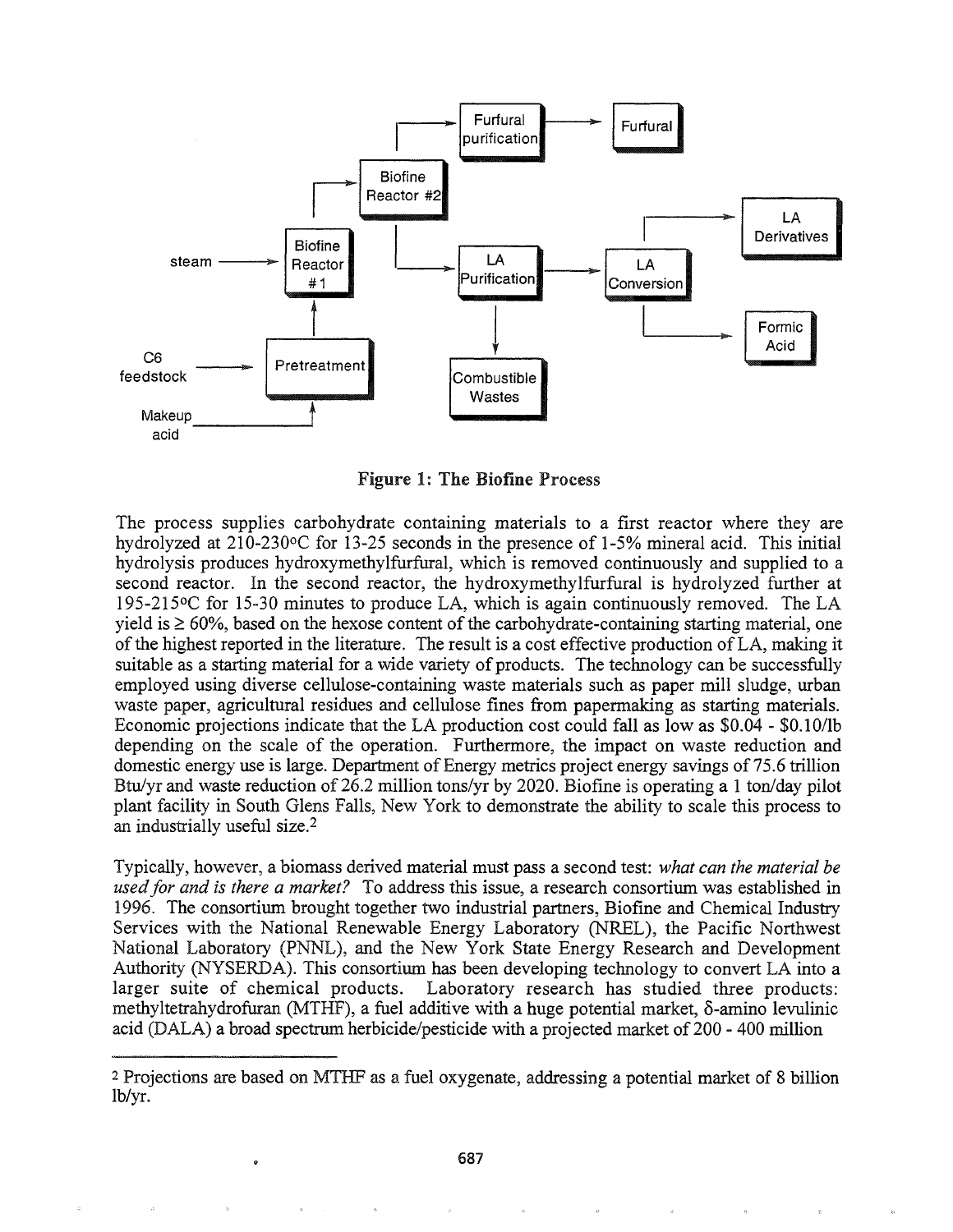pounds/year, and diphenolic acid (DPA), a substitute for bisphenol A in polymer manufacture. These products have the potential to expand the market need for LA into the hundreds of millions of pounds. Table 2 summarizes possible market demand for LA from a group of LA derivatives. In the past, LA has been investigated as a starting material for several of these materials, however, its traditionally high cost has prevented widespread use of known technology (MTHF: Hachihama & Imoto 1942; Hayashi, Negoro & Hachihama 1954; HeIberger, Ulubay & Civelekoglu 1949; DALA: Benedikt & Kost 1986; DPA: Bader 1960). The combination of a low cost source of LA with new technology has opened up new opportunities for LA as a chemical feedstock.

#### Potential LA Market (million Product Use  $lb/yr)$ MTHF fuel extender 10000 100000 DALA biodegradable herbicide  $175 - 350$ Diphenolic acid monomer 35 THF solvent 200 BDO monomers 200

## Table 2 - Products from LA and Potential LA Markets Demand

## Results - New Approaches to Derivatives of Levulinic Acid

## Methyltetrahydrofuran

Large scale use ofLA has recently been linked to automobile fuel extenders, such as MTHF. It is miscible with gasoline at all proportions and has favorable oxygenate and vapor pressure properties (Thomas and Barile 1984). Since the U. S. uses about 100 billion gallons of gasoline/yr, replacement of as little as 1% (similar in volume to the usage of ethanol in gasohol) would result in a yearly demand of 1 billion gallons of MTHF, equivalent to over 10 billion pounds of LA. Early work in the 1980s (Thomas & Barile 1984; Rudolph and Thomas, 1988) investigated the use of two LA derivatives, MTHF and angelicalactone (AL), as fuel blending agents. Direct conversion of LA to MTHF is reported to occur in only low yield (Christian, Brown & Hixon 1947). However, several indirect LA processing routes are reported that lead to MTHF (Figure 2).



## Figure 2 - Conversion ofLA to MTHF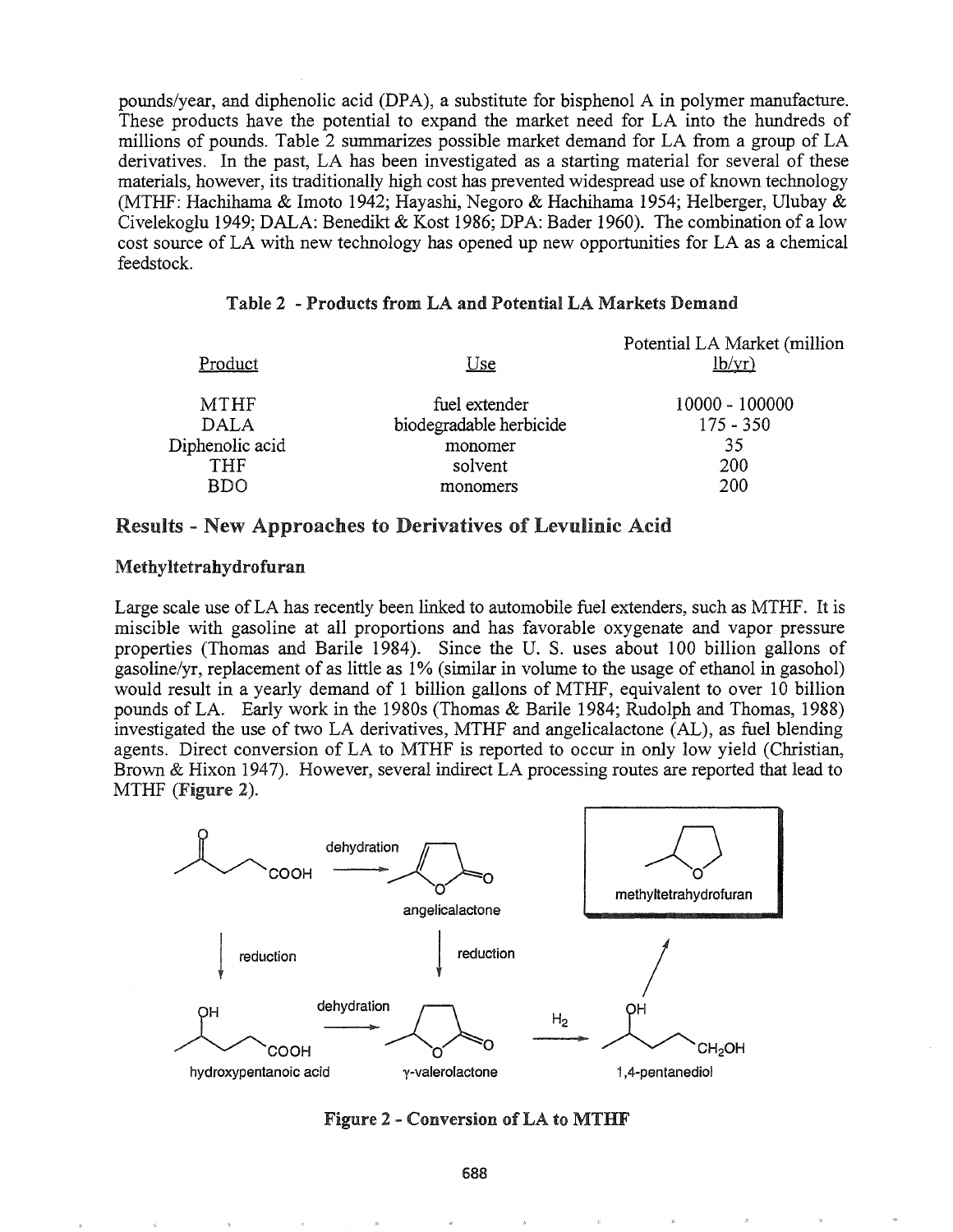An intermediate central to LA based MTHF processes is  $\gamma$ -valerolactone (GVL). This material can be prepared by several different routes. Simple heating of LA to about  $160\degree$ C in the presence of acid gives a high yield of AL (Thomas and Barile 1984; Leonard 1957). A subsequent reduction step converts AL to GVL, and then to  $1,4$ -pentanediol (PDO). PDO is readily dehydrated to MTHF (Olah, Fung & Malhotra 1981) upon heating in the presence of acid. Alternatively, LA can also be reduced to 4-hydroxypentanoic acid (HPA). This material can undergo cyclization to GVL and conversion to MTHF, again via PDO.

The conversion of LA to GVL has been investigated by several groups. Schutte and Thomas (Schutte and Thomas 1930) hydrogenated LA using a platinum oxide catalyst to give GVL in 87% yield. LA was hydrogenated to GVL in the neat liquid phase with a Raney nickel catalyst in 94% yield (Kyrides, Groves & Craver 1945; Christian, Brown & Hixon 1947). Changing to a copper-chromite catalyst produced a complex mixture of GVL, PDO and MTHF. This is the first report of MTHF as a byproduct, although its ready formation from PDO by thermal decomposition/dehydration explains its presence. Rhenium catalysts (Re black, Re(IV) oxide hydrate) for hydrogenation ofLA to GVL have also been described (Broadbent et al. 1959). The subsequent reduction of GVL to PDO has also been studied. Hydrogenation of GVL over copper-chromite catalyst gave 79% PDO (Folkers and Adkins 1932). In a later study up to 83% yield of PDO was achieved. At higher reaction temperatures, PDO yields dropped and MTHF was found in a low-boiling fraction (Christian, Brown & Hixon 1947).

More recent studies have focused on homogeneous catalysis of the hydrogenation steps. Both ruthenium (Joó, Toth & Beck 1977) and rhodium (Joó, Somsák & Beck 1984) complexes catalyze hydrogenation of LA at low temperature  $(60\degree C)$  in aqueous solutions. GVL is also produced from LA in 85-100% yield using ruthenium iodocarbonyl complexes (Bracca, Raspolli-Galletti & Sbrana 1991). Ruthenium triphenylphosphine complexes give 99% conversion and 86% yield of GVL in toluene solution (Osakada, Ikariya & Yoshikawa 1982) .

The major projected use of MTHF is as a transportation fuel extender. Because it is miscible with gasoline at all proportions and hydrophobic, MTHF could be blended at the refinery and transported by pipeline. In contrast, ethanol must be added later in the distribution process because contamination with water can cause phase separation. MTHF can be blended in gasoline up to 60% by volume without adverse engine performance (Lucas et al., 1993). MTHF has a higher specific gravity than gasoline; therefore, mileage from MTHF blended fuel would not decrease. As a component of "P-series" fuels (recently approved by the Department of Energy), MTHF can be used to meet the requirements for alternative fuel fleet vehicles stipulated by the Energy Policy Act of 1992. The "P-series" fuels are blended such that they have a minimum antiknock index of 87 and a maximum vapor pressure of 15 psi. P-series fuel emissions are generally below those for reformulated gasoline using methyltertiarybutyl ether (MTBE) and are well below federal emissions standards.

Work carried out at PNNL has built upon the background chemical research in LA reactions. Batch reactor tests were performed to screen a series of catalyst formulations and processing conditions for use in hydrogenating levulinic acid. Initial tests in dilute phase with 1,4-dioxane solvent have provided the basis of continuous-flow reactor tests with the Biofine LA product from their demonstration plant. Laboratory-scale work has shown the conversion of LA into MTHF with a single-bed catalytic hydrogenation process that uses a catalyst consisting of palladium and rhenium metals on carbon at elevated temperature and pressure. The LA undergoes multiple hydrogenations (three moles of hydrogen per mole of LA) and two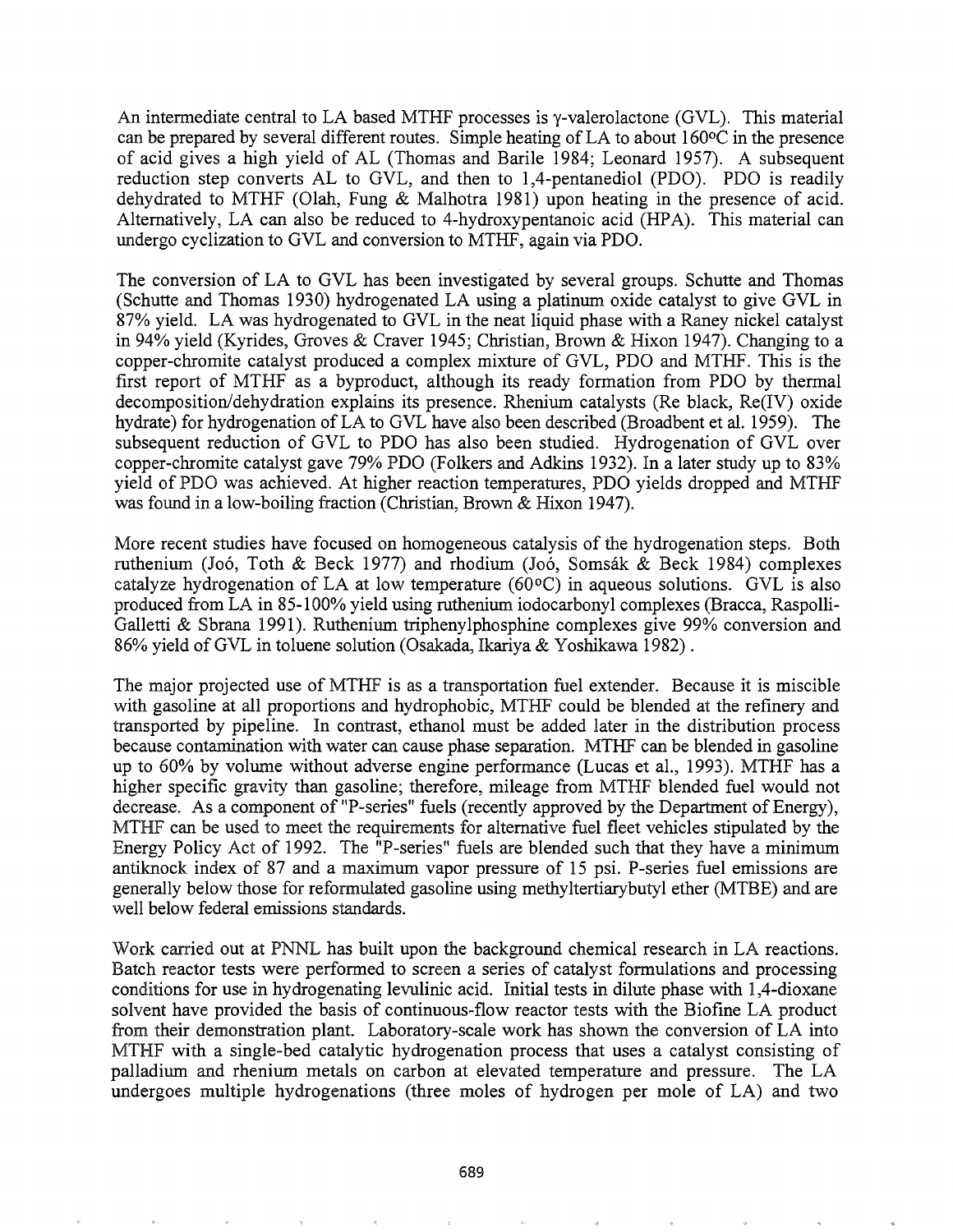dehydrations in a single reaction step. PNNL was recently issued a patent for the catalyst composition and the operating parameters (Elliott and Frye 1999). Operating conditions are 240°C and 1500 psig using liquid hourly space velocities around 1 liter of LA/liter of catalyst bed/hour. Lab tests have indicated an 83% yield on a theoretical (molar) basis. On a weight basis, the yield is 63 pounds of MTHF for every 100 pounds of LA. Literature values using competing processes give low yields (3%) of MTHF as a minor by-product. Efforts are under way to scaleup production of MTHF from LA in a mobile processing unit at Biofine's demonstration plant. MTHF production is projected at about 20 gallons per day.

## Delta-aminolevulinic acid (DALA)

DALA (2) is a broad spectrum, biodegradable herbicide that shows high activity toward dicotyledonous weeds while showing little activity toward monocotyledonous crops such as com, wheat, or barley. DALA is completely biodegradable with a broad spectrum of activity rivaling and possibly exceeding that of Monsanto's Roundup®. DALA exerts its effects by stimulating overproduction of tetrapyrroles in the plant at night. In daylight, the accumulated tetrapyrroles photosensitize the formation of singlet oxygen in the plant, leading to its death (Rebeiz et a11984; Rebeiz et aL 1994). More recently, DALA has been found to be useful as an insecticide (Rebeiz, Juvik & Rebeiz 1988) and as a component in photodynamic therapy as a cancer treatment (Rebeiz et al. 1996).



## 2, DALA

A variety of synthetic routes for DALA have been reported. DALA can be prepared from Nsubstituted amino acids (Wang  $&$  Scott 1997), and through stepwise buildup of the carbon chain (Appleton et aL 1998). More elegant strategies used cyclic starting materials such as furfurylamine (Kawakami, Ebata & Matsushita 1991), 5-hydroxy-2-pyridone (Herdeis & Dimmerling 1984), N-methoxycarbonyl-3-piperidinones (Matsumura, Takeshima & Okita 1994), and 5-hydroxymethyl-2-furfural (Cottier et al. 1995). The biological activity of DALA has also led to a search for processes that can be applied at commercial scales. A number of DALA production patents have been issued (Aronova et aL 1974; Kawakami et aL 1994; Descotes et al 1994; Takeya, Shimizu & Veki 1995)~

The obvious starting material for the preparation of DALA is LA, which requires formation of a C-N bond at the C5 carbon. Several amination methods have been successful on laboratory scale, but none of them have been scaled up to commercial levels. The most common approach for activating the C5 position toward amination is bromination of LA in an alcohol medium (MacDonald 1974) to give mixtures of 5-bromo- and 3-bromoesters that are separated by distillation. The 5-bromolevulinate is aminated using nucleophilic nitrogen species such as sodium azide (Ha et al. 1994). These various steps are combined to give the conventional DALA synthesis shown in Figure 3 (Benedikt & Köst 1986). LA  $(1)$  is brominated to give 5bromolevulinic acid  $3$ . To introduce the key amino group,  $3$  is treated with potassium phthalimide, giving intermediate 4. Acid hydrolysis of 4 gives DALA. The major difficulties with this approach are the relatively low yields in the first two steps and the generation of a large amount of a waste product, 5. Introduction of the amino group into DALA is highly inefficient because only a single atom from the potassium phthalimide is used. The remainder of the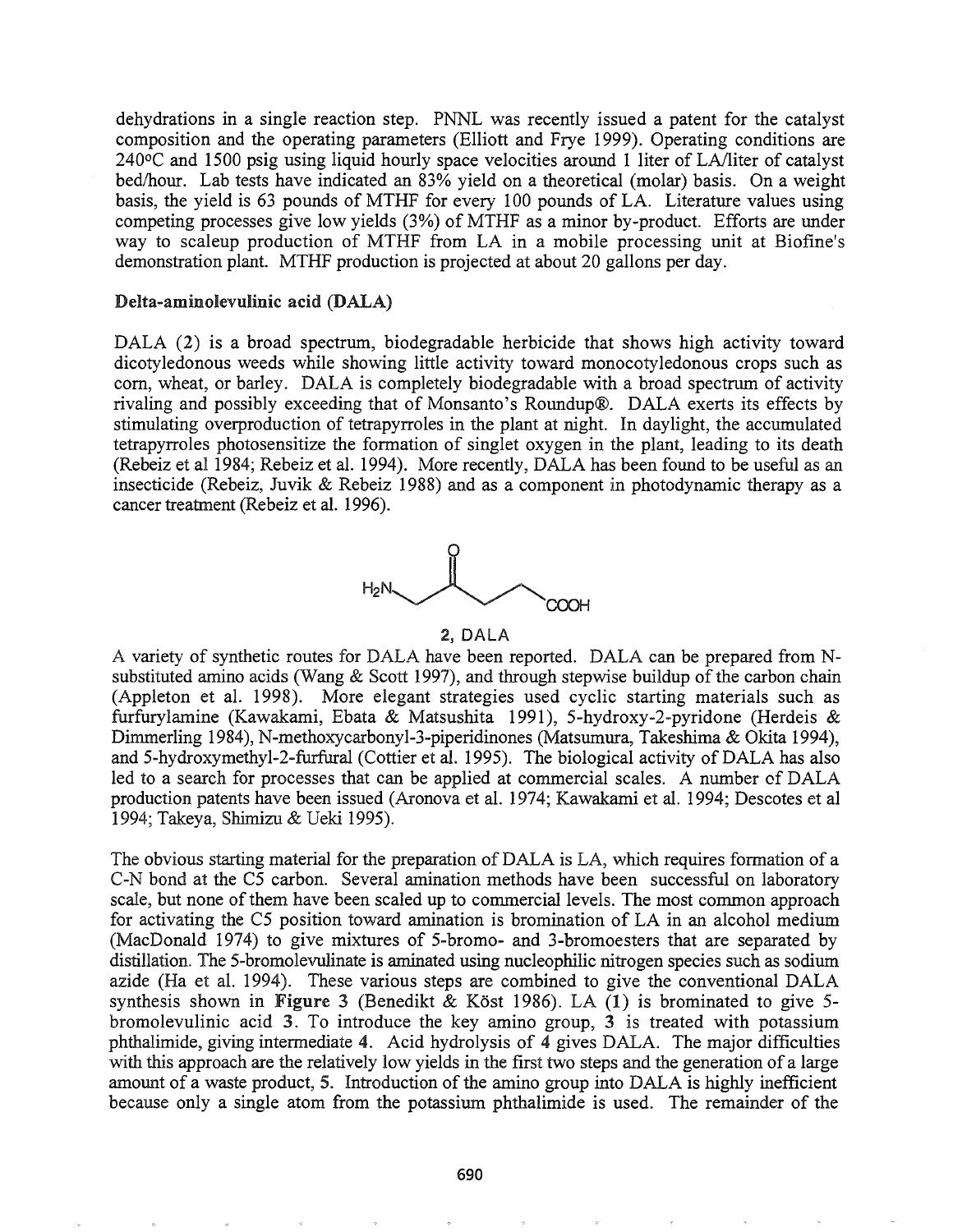structure is waste. More generally, none of the reported approaches are suitable for large scale manufacture of DALA because of the need for multistep syntheses, expensive starting materials, or toxic intermediates.

The key areas of study at NREL for DALA manufacture have been the improvement of each of these synthesis steps with particular focus on overall cost effectiveness. The NREL work has significantly improved the yield of the first two steps and the efficiency of the second (Figure 4).



Figure 3 - Conventional Synthesis of DALA



Figure 4 - NREL Synthesis of DALA

The NREL synthesis also begins with LA, which is brominated in MeOH to give methyl 5 bromolevulinate 6. This ester is treated with diformylamide anion 7 (easily prepared from NaOMe and formamide (Yinglin and Hongwen 1990) to give 8. Acid hydrolysis of this intermediate leads to DALA. The only side product observed from the hydrolysis is formic acid. Each of the steps proceeds in high (>80%) yield and affords DALA (as the hydrochloride salt) in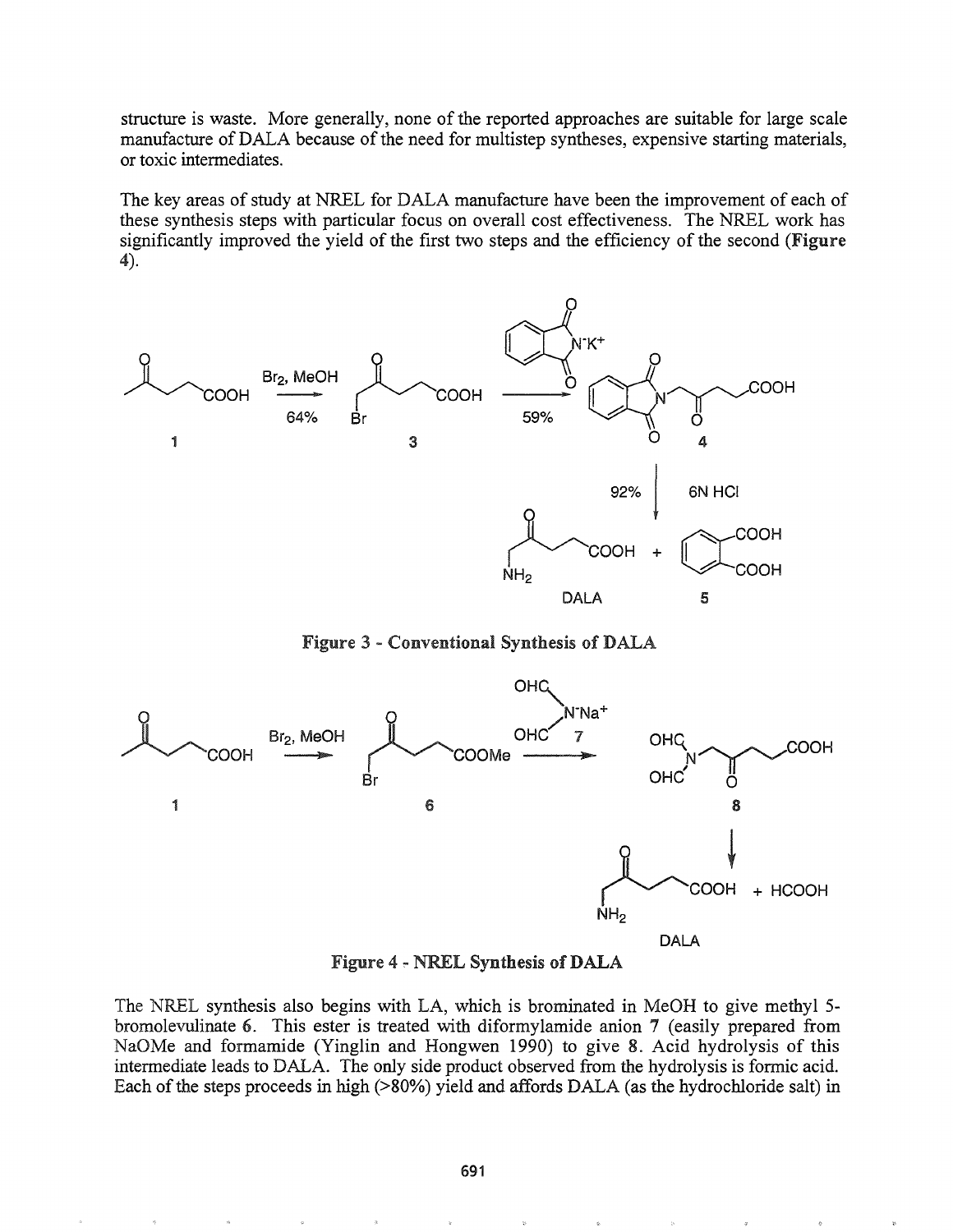greater than 90% purity, giving a process that could be commercially viable.<sup>3</sup> The material prepared by this process has been submitted for herbicide testing at the University of Illinois. The first samples were 85% as effective as a control sample of DALA. More recently, the process has been improved further by use of a different amination reagent for the second step of the process. This new reagent generates much less waste, and can be used in several solvents.

## Diphenolic acid

Diphenolic acid (9) is a material that has found wide application in the production of polymers and other materials.



9, diphenolic acid

The material is easily prepared from the reaction of LA with two moles of phenol (Isoda & Azuma 1996). DPA can serve in many of the same applications as bisphenol A (BPA), but the lower cost of the latter has reduced the DPA market. Since the Biofine process offers LA at a much lower cost, it is reasonable to again consider DPA as a renewables based polymer precursor. Work has started at RPI on near term applications for DPA, particularly ones that displace currently marketed BPA products. Researchers are exploring DPA/BPA copolycarbonate and copolyarylate combinations that could partially or wholly displace BPA formulations. Within these combinations, researchers are also studying the use of dibrominated DPA in fire retardants. Brominated DPA also has some promise as an environmentally acceptable marine coating that could replace the toxic tributyltin. Further development of DPA uses will concentrate on highly crosslinked polymers and charged polyesters, or "ionomers."

Market penetration of Biofine's DPA has near term potential; DPA has been produced commercially for many years by reacting LA with phenol. LA's price is the most important component of DPA's price, which is currently around \$3/lb. If LA were produced for \$l/lb, DPA could likely be produced for \$1.20/lb. The market for BPA is estimated to be over 500 million lb/yr. A \$1.20/lb DPA might not only capture 20% of this market, but also recapture some 5 million lb/yr of its old use as a coating material. DPA may even perform better in some applications. The goal is to achieve a DPA market size of 15 million lb/yr over the next five years, creating a 7 million lb/yr market for LA0

DPA's widest use is as a component in polymers, however, it has also found applications in several other area. Applications are summarized in Table 3.

<sup>3</sup>A process patent was allowed on the NREL DALA approach in late 1998. At this writing, we are awaiting its issuance.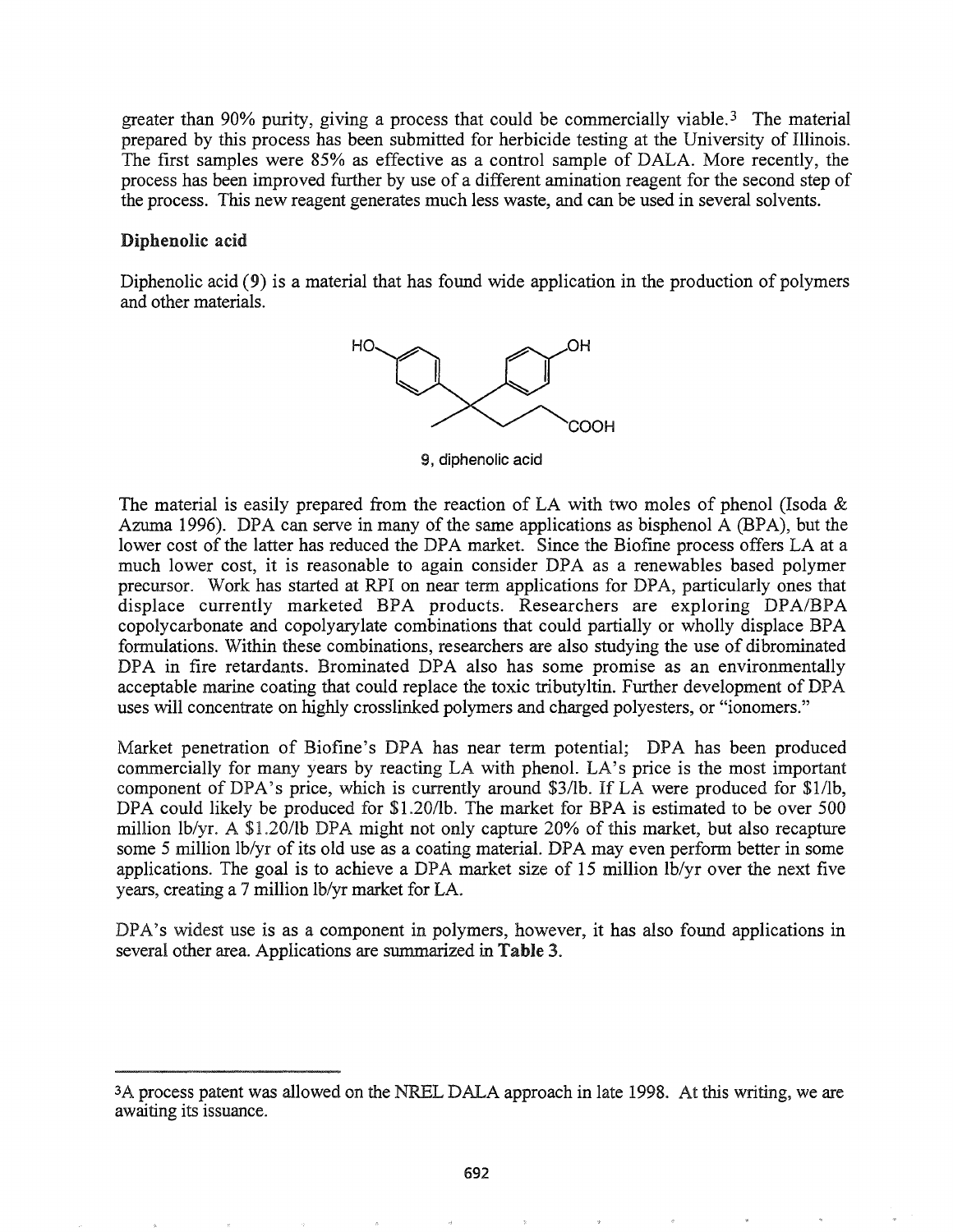#### Table 3 - Selected Diphenolic Acid Applications

| Application                              | Reference                    |
|------------------------------------------|------------------------------|
| Thermoplastics                           | Weber & Weiser-Elbl          |
| Polysulfones                             | Weber & Heckmann 1998        |
| Polyphenylene ethers                     | Tagle et al. 1997            |
| Hyperbranched and dendrimeric polyesters | Chu et al. 1997              |
| Thermally reversible isocyanates         | Markle, Brusky and Cremeans  |
| Phenolic and polyester resins            | Demmer & Irving              |
| Polycarbonates                           | Hoogebom                     |
| Heat sensitive recording media           | Kurisu, Motosugi & Kobayashi |
| Electronics                              | Watanabe, Kukemura, & Nakura |
| Printing/Inks                            | Malhotra et al               |
| Fragrances                               | Anderson, Frater & Gygax     |
| Medicinals                               | Brooks et al.                |
| Dyes/Pigments                            | Ogawa et al.                 |
| Lubricants                               | Chafetz et al.               |
| Fire retardant materials                 | Rosenquist                   |
| Polymeric coatings                       | Blegen                       |
| Adhesives                                | Taira et al.                 |
| Paints                                   | Homen & Olander              |

## References

Adams, P. E.; Lange, R. M.; Yodice, R.; Baker, M. R.; Dietz, J. G. Intermediates useful for preparing dispersant-viscosity improvers for lubricating oils. (1998) European patent 882745 to The Lubrizol Corporation.

Anderson, D.; Frater, G.; Gygax, P. Fragrance precursors. World patent 9730687 to Givaudan-Roure (International) S.A.

Appleton, D.; Duguid, A. B.; Lee, S.-K.; Ha, Y.-L.; Ha H.-J.; Leeper F. J. Synthesis of analogues of  $\delta$ -aminolaevulinic acid an inhibition of 5-aminolaevulinic acid dehydratase. *(1998)J Chern. Soc. Perkin Trans.* 1,89-101 .

Armstrong, W. P.; Phillips, E.Corrosion-inhibiting coating compositions containing metal or amine salts of ketoacids. (1993) European patent 496555 to Ciba-Geigy A.-G.

Aronova, N.; Makhova, N. N.; Zavyalov, S. I.; Volkenshtein, J. B.; Kunitskaya, G. M. Method of producing Zeta-aminolevulinic acid hydrochloride. (1974) U. S. Patent 3,846,490.

Bader, A., (1960) US Patent 2933472, to S. C. Johnson & Son Inc.

Ballini, R.; Petrini, M. Facile and inexpensive synthesis of 4-oxoalkanoic acids from primary nitroalkanes and acrolein. (1986) Synthesis, 1024-6.

Benedikt, E.; Kost, H.-P. Synthesis of 5-aminolevulinic acid. (1986) Z. Naturforsch., B: *Anorg. Chern. Org. Chern.,* 41 *(B), 1593... 1594.*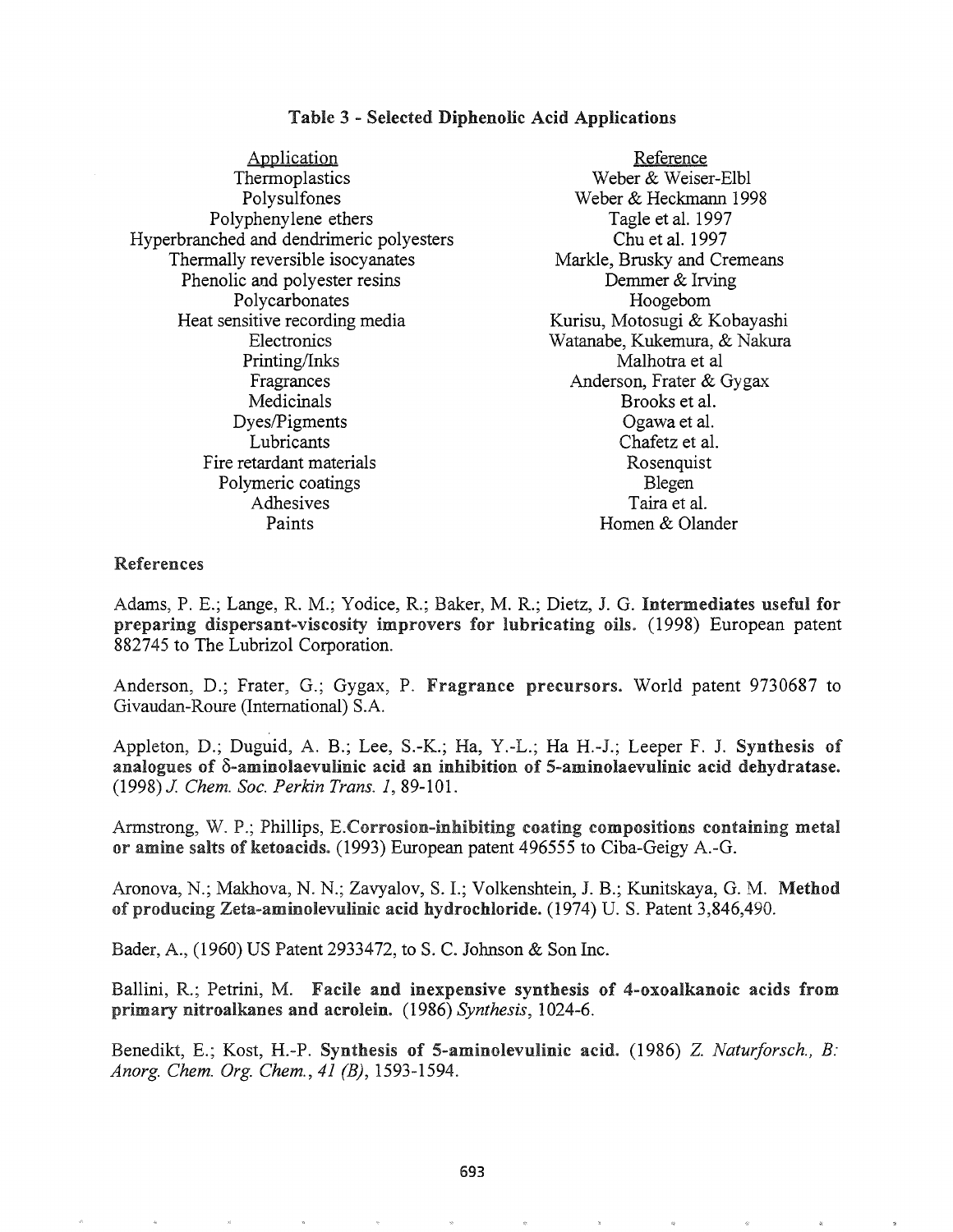Bitonti, A. J.; McDonald, I. A.; Salituro, F. G.; Whitten, J. P.; Jarvi, E. T.; Wright, P. S. Novel indole derivatives useful to treat estrogen-related neoplasms and disorders. (1995) World patent 9522524 to Merrell Dow Pharmaceuticals Inc.

Blegen, J. R. Coating compositions based on polyester resins hardenable by vapor permeation, for flexible supports. Belgian patent 891465 to Ashland Oil, Inc.

Bracca, G.; Raspolli-Galletti, A.M.; Sbrana, G. Anionic ruthenium iodocarbonyl complexes as selective dehydroxylation catalysts in aqueous solution. (1991) J. Organomet. Chem. 417, 41-49.

Broadbent, H.S.; Campbell, G.C.; Bartley, W.J.; Johnson, J.H. Rhenium and its compounds as hydrogenation catalysts. III. Rhenium heptoxide. (1959) *J. Org. Chem.* 24, 1847-1854.

Brooks, C. D. W.; Bhatia, P.; Kolasa, T.; Stewart, A. 0.; Gunn, D. E.; Craig, R. A. Preparation of symmetrical bis[(heteroarylmethoxy)phenyl]alkanoic acid derivatives as inhibitors of leukotriene biosynthesis. World patent 9712867 to Abbott Laboratories.

Bush, J. H. Acylated nitrogen-based fouling control agents by reaction of amines with acylcarboxylic acids and alkenes. US patent 5851377 to The Lubrizol Corporation.

Cavinato, G.; Toniolo, L. Levulinic acid synthesis via regiospecific carbonylation of methyl vinyl ketone or of its reaction products with hydrochloric acid or an alkanol or of a mixture of acetone with a formaldehyde precursor catalyzed by a highly active palladium-hydrochloric acide (1990), J. *Mol. Catal.,* 58, 251-67.

Chafetz, H.; Liu, C. S.; Papke, B. L.; Kennedy, T. A. Lubricating oil containing an acylatcd alkenylsuccinimide from reaction of an alkenylsuccinimide with a bis(hydroxyaromatic) carboxylic acid~ US patent 5445750 to Texaco Inc.

Christian, R.V., Jr., Brown, H.D., Hixon, R.M. Derivatives of y-valerolactone, 1,4 pentanediol, and 1,4-di-(β-cyanoethoxy)-pentane. (1947) J. Amer. Chem. Soc. 69, 1961-1963.

Chu, F.; Hawker, C. J.; Pomery, P. J.; Hill, D. J. T. Intramolecular cyclization in hyperbranched polyesters. J. Polym. Sci., Part A: Polym. Chem. (1997), 35, 1627-1633.

Cottier, L.; Descotes, G.; Eymard, L.; Rapp, K. Synthesis of  $\gamma$ -oxo acids or  $\gamma$ -oxo esters by photooxygenation of furanic compounds and reduction under ultrasound: application to the synthesis of 5-aminolevulinic acid hydrochloride. (1995) *Synthesis*, 303-306.

Dahlmann, J. Hydrolytic method for the production of levulinic acid and its derivatives biomass and sugarse (1968) *Chern. Ber.,* 101, 4251-3.

Demmer, C. G.; Irving, E. Modified phenolic resins. European patent 184553 to Ciba-Geigy A.-G.

Descotes, G.; Cottier, L.; Eymard, L.; Rapp, K. Process for the preparation of n-acyl derivatives of 5-aminolevulinic acid, as well as the hydrochloride of the free acid.  $(1994)$ US Patent 5344974 to Sudzucker Aktiengesellschaft Mannheim/Ochensfurt.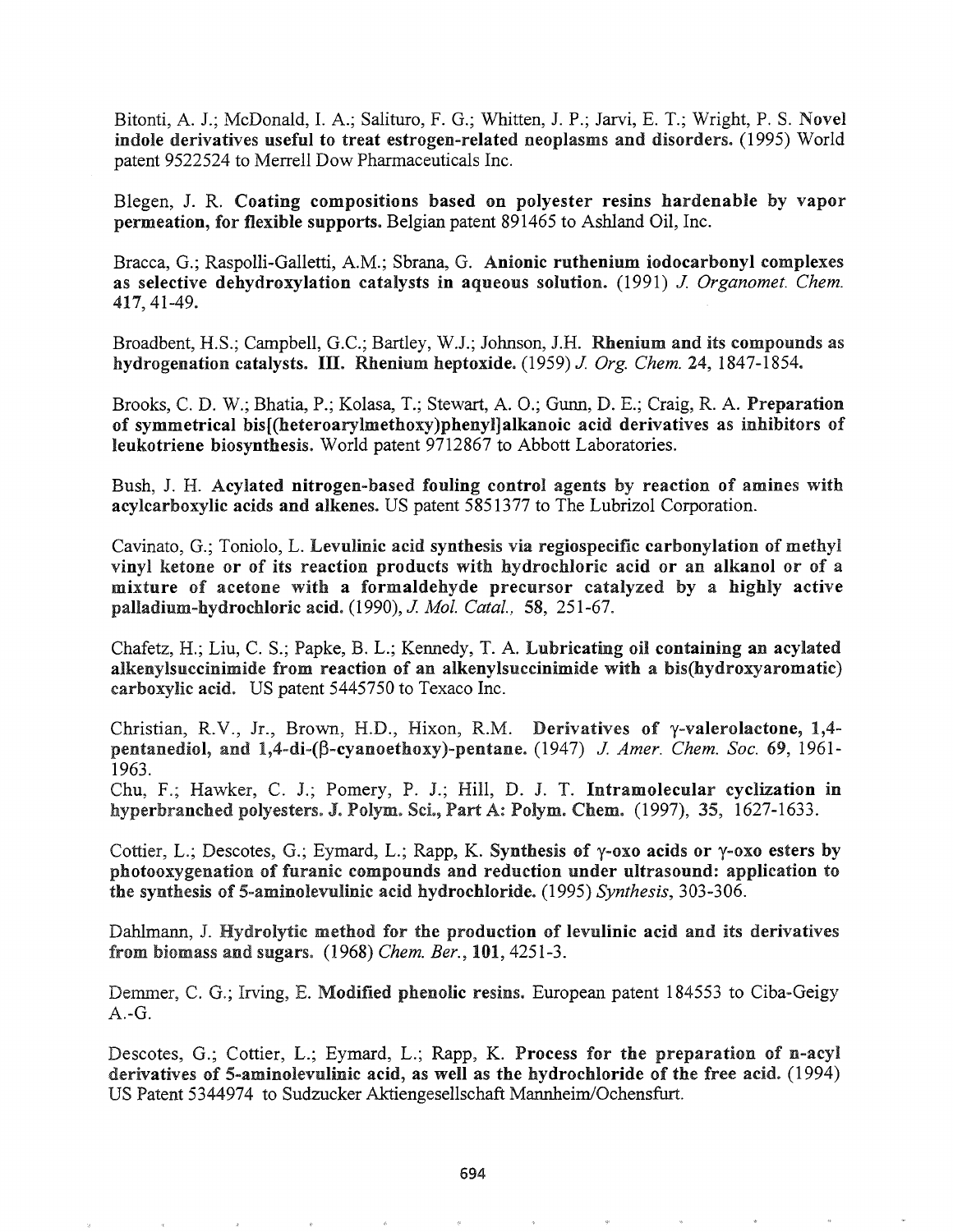Edwards, W. B., III Oxocarboxylic acids. (1986) US patent 4612391 to Philip Morris, Inc.

Elliott, D. C. and Frye, J. G., Jr. (1999) Hydrogenated 5-carbon compound and method of making U.S. patent 5883266 to Battelle Memorial Institute.

Farnleitner, L.; Stueckler, H.; Kaiser, H.; Kloimstein, E. Preparation of stable levulinic acid. (1991) German patent 3920340 to Chemie Linz G.m.b.H.

Farone, W. A.; Cuzens, J. E. Hydrolytic method for the production of levulinic acid and its derivatives from biomass and sugars. (1998) World patent 9819986 to Arkenol, Inc.

Fitzpatrick, S. W. Production of levulinic acid by the hydrolysis of carbohydrate-containing materials. (1997) World patent 9640609 to Biofine Incorporated.

Fitzpatrick, S. W. Manufacture of furfural and levulinic acid by acid degradation of lignocellulosic. (1990) World patent 8910362 to Biofine Incorporated.

Folkers, K.; Adkins, H. The catalytic hydrogenation of esters to alcohols II. (1932) J *Amer. Chern. Soc.* 54, 1145-1154.

Gundlach, K. B.; Sanchez, L. A.; Hanzlik, C. A.; Brodsky, K.; Colt, R. L.; Montes, A. M. Ink compositions for thermal ink-jet printing.  $(1998)$  US patent 5769929 to Xerox Corp.

Ha, H.-J.; Lee, S.-K.; Ha, Y.-J.; Park, J.-W. Selective bromination of ketones. A convenient Synthesis of 5-aminolevulinic acid. (1994) Synth. Commun., 24, 2557-2562.

Hachihama, Y. Imoto, M., Synthesis of high-molecular compounds from furfural. II. A Synthesis of 1,4-pentanediol from furfurat (1942) J. *Chern. Soc. Japan,* 45, 19-20.

Hayashi, I., Negoro, E., and Hachihama, Y., Levulinic acid and its derivatives. II. Preparation and reduction of [gamma]-valerolactone by catalytic hydrogenation. (1954) *J. Chem. Soc. Japan,* 57, 67-69.

Herdeis, C.; Dimmerling, A. Eine dreistufige synthese der  $\delta$ -aminolaevulinsaure. (1984) *Arch. Pharm. (Weinheim),* 317, 304-306.

Hille, T. Transdermal resorption of pharmaceuticals from supercooled melts. (1996) German patent 4446600 to LTS Lohmann Therapie-Systeme Gmbh und Co Kg.

Holmen, R. E.; Olander, S. J. Paint composition for marking paved surfaces. US patent 4031048 to Minnesota Mining and Mfg. Co.

Hoogeboom, T. J. Branched aromatic polycarbonate composition. US patent 3816373 to General Electric Co.

Isoda, Y.; Azuma, M Preparation of bis(hydroxyaryl)pentanoic acids. (1996) Japanese patent 08053390 to Honshu Chemical Ind.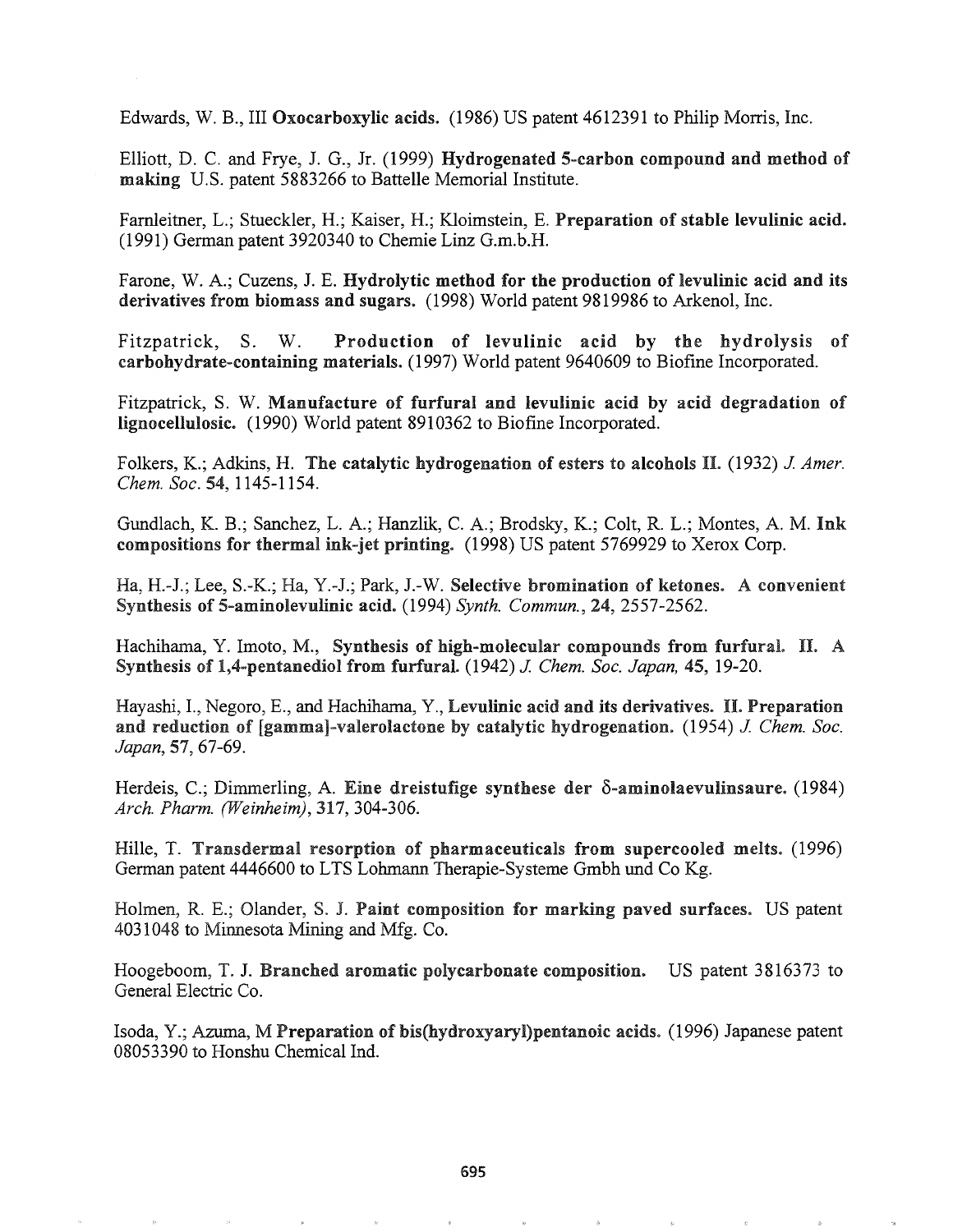Itaya, H.; Shiotani, A.; Toriyahara, Y. Preparation of levulinic acid from furfuryl alcohol. (1988) Japanese patent 62252742 to Ube Industries, Ltd.

Jang, J.-H.; Rogers, P. L. Effect of levulinic acid on cell growth and poly-β-hydroxyalkanoate production by Alcaligenes sp. SH-69. (1996) *Biotechnol. Lett.*, 18, 219-24.

J06, F.; Toth, Z.; Beck, M.T. Homogeneous hydrogenation in aqueous solutions catalyzed by transition metal phosphine complexes. (1977) *Inorg. Chim. Acta* 25, L61-L62.

Joó, F.;Somsák, L.; Beck, M.T. Peculiar kinetics of hydrogenations catalyzed by chlorotris-(sulphonated triphenylphosphine) rhodium (i) in aqueous solutions. (1984) J. Mol. Catal.  $24, 71-75$ .

Jow, J.; Rorrer, G. L.; Hawley, M. C.; Lamport, D. T. A. Dehydration of D-fructose to levulinic acid over LZY zeolite catalyst. (1987) *Biomass*, 14, 185-94.

Kawakami, H.; Ebata, T.; Matsushita, H. A new synthesis of 5-aminolevulinic acid. (1991) *Agric. BioI. Chern.,* 55, 1687-1688.

Kawakami, T.; Kawakami, H.; Matsumoto, K.; Koseki, K.; Matsushita, H. Method of preparing an acid additional salt of delta-aminolevulinic acid. (1994) US Patent 5284973 to Japan Tobacco Inc.

Kitano, M.; Tanimoto, F.; Okabayashi Levulinic acid, a new chemical raw material. Its chemistry and use0 (1975) *Chern. Econ. Eng. Rev.,* 7, 25-9.

Kurisu, T.; Motosugi, Y.; Kobayashi, H. Thermal recording materials having bisphenol derivatives as color developers. Japanese patent 62257884 to Ricoh Co., Ltd.

Kyrides, L.P.; Groves, W.; Craver, J.K. Process for the production of lactones.  $(1945)$  US Patent 2,368,366.

Lai, J. T. Preparation of mixed symmetrical azonitrile polymerization initiators. (1991) US patent 5010179 to B. F. Goodrich Co.

Leonard, R.H. Method of converting levulinic acid into alpha angelica lactone. (1957) US patent 2809203.

Lourvanij, Khavinet; Rorrer, Gregory L. Dehydration of glucose to organic acids in microporous pillared clay catalysts. (1994) *Appl. Catal., A*, 109, 147-65.

Lucas, S. V., Loehr, D. A., Meyer, M. E., Thomas, J. J. Exhaust emissions and field trial results of a new, oxygenated, non-petroleum-based, waste-derived, gasoline blending component, 2-methyltetrahydrofuran (1993) *Soc. Auto. Eng., Fuels* & *Lubricants Sect. Mtg.,* Philadelphia, PA, October 1993.

MacDonald, S. F. Methyl 5-bromolevulinate. (1974) *Can. J. Chem.*, 52, 3257-3258.

 $\omega$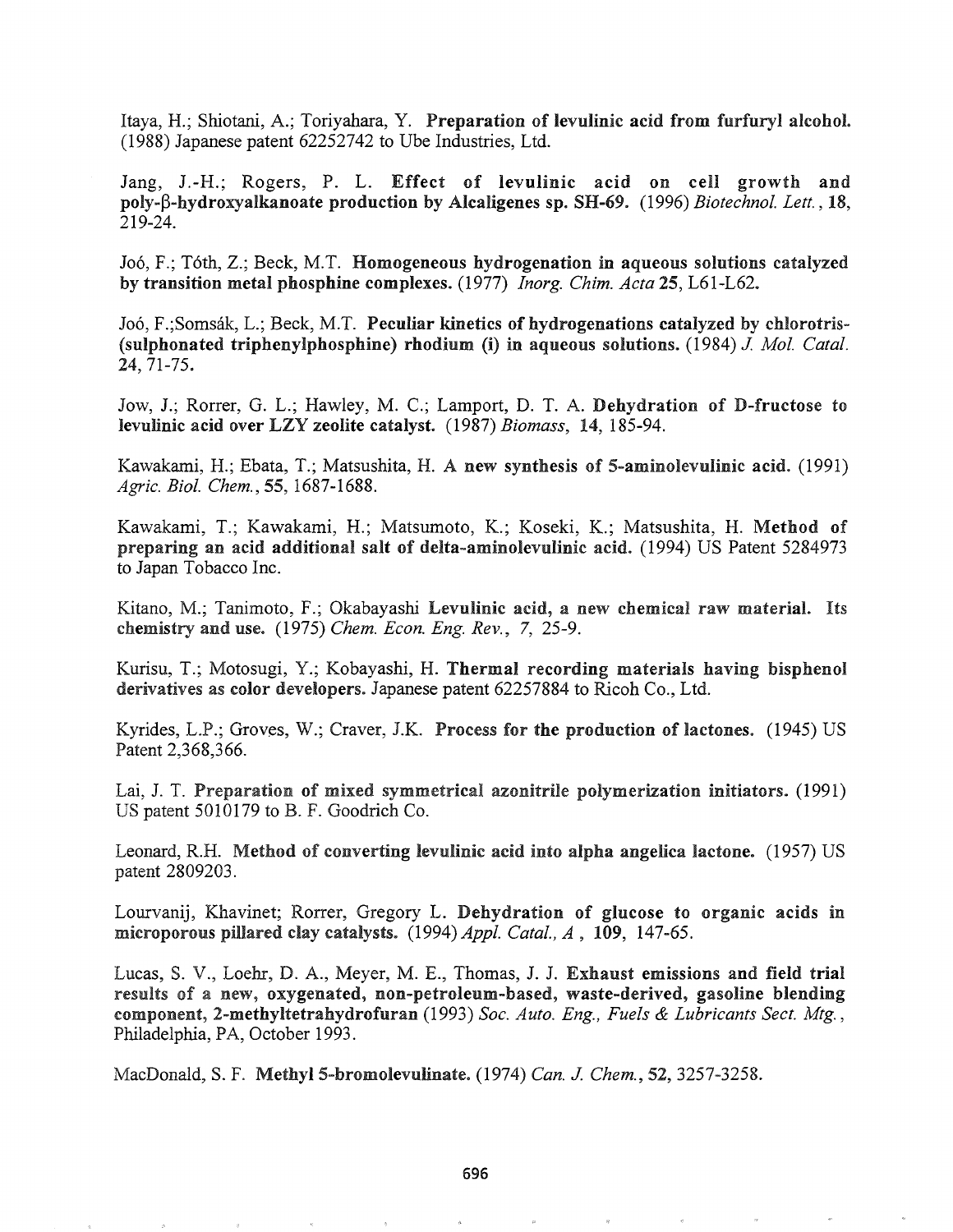Maekawa, Y.; Miyaki, Y. Nonaqueous secondary batteries with anodes containing amorphous chalcogen compounds or oxides. (1997) Japanese patent 09190820 to Fuji Photo Film Co., Ltd.

Malhotra, S.L.; Naik, K. N.; MacKinnon, D. N.; Jones, A. Y. Ink-jet printing sheet for transparency preparation. US patent 5683793 to Xerox Corp. Markle, R. A.; Brusky, P. L.; Cremeans, G. E. Thermally-reversible isocyanate polymers. World patent 9111476 to Battelle Memorial Institute.

Matsumura, Y.; Takeshima, Y.; Okita, H. A convenient method for introducing oxo group into the  $\beta$ -position of cyclic amines and its application to synthesis of  $\delta$ -aminolevulinic acid. (1994) *Bull. Chern. Soc. Jpn.,* 67, 304-306.

Meyers, A. I.; Seefeld, M. A.; Lefker, B. A.; Blake, J. F.; Williard, P. G.Stereoselective alkylations in rigid systems. Effect of remote substituents on  $\pi$ -facial additions to lactam enolates. Stereoelectronic and steric effects. (1998) J. Amer. Chem. Soc., 120, 7429-7438 and other papers in the series.

Nakazato, M. Konishi, Y. Bakable composition for blackening metal surface. (1995) Japanese patent 06280041 to Nippon Dacro Shamrock Co.

Ogawa, T.; Matsumoto, T.; Takahara, K.; Saiki, S. Azo lake pigment compositions prepared using 4-aminobenzenesulfonic acid (salts) and bisphenol (derivatives) for inks. Japanese patent 08245899 to Sanyo Color Works.

Olah, G.A.; Fung, A.P.; Malhotra, R. Synthetic methods and reactions; 99. Preparation of cyclic ethers over superacidic perfluorinated resinsulfonic acid (Nafion-h) catalyst.  $(1981)$ *Synthesis,* 474-476.

Oono, T.; Saito, S.; Shinohara, S.; Takakuwa, K. Fluxes for electric circuit board soldering and electric circuit boards. (1996) Japanese patent 08243787 to Tamura Kaken Co Ltd.

Osakada, K.; Ikariya, T.; Yoshikawa, A. Preparation and properties of hydride triphenylphosphine ruthenium complexes with 3-formyl(or acyl) propionate. (1982)  $J$ . *Organomet. Chern.* 231,79-90.

Raidel, M.; Aschenbrenner, F. Absorbent item. (1998) World patent 9843684 to Kimberly-Clark G.m.b.H.

Rebeiz, C. A., Montazer-Zouhoor, A., Hopen, H. J., Wu, S. M., Photodynamic herbicides: 1. Concept and phenomenology. (1984) *Enzyme Microb. Technol.*, 6, 390-401.

Juvik, J. A., Rebeiz, C. C., Porphyric insecticides 1. Concept and phenomenology. (1988) *Pestic. Biochem. Physiol.*, 30, 11-27.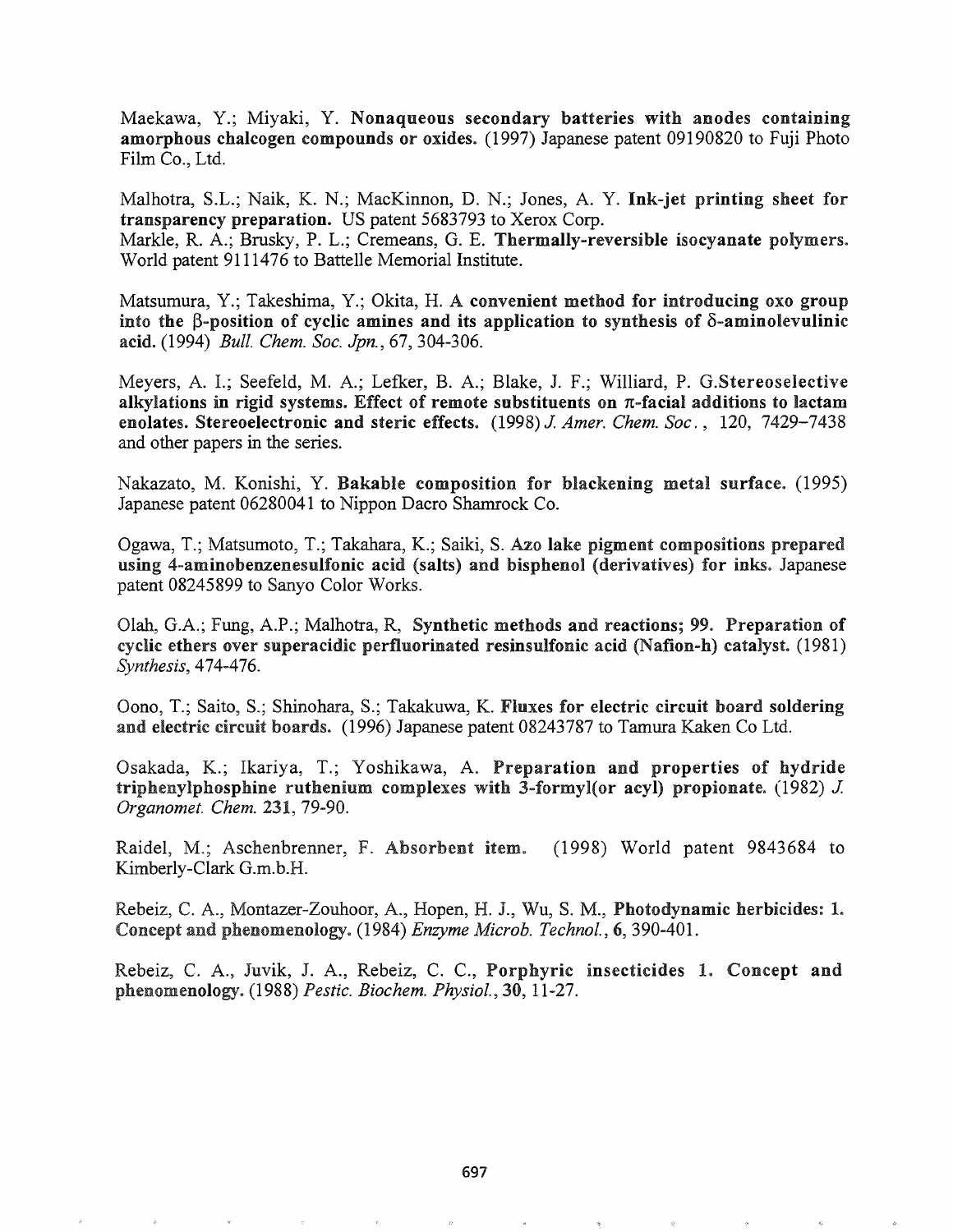Rebeiz, C. A., Amindari, S. Reddy, K. N., Nandihalli, U. B., Moubarak, M. B., Velu, J. A., 8- Aminolevulinic acid based herbicides and tetrapyrrole biosynthesis modulators in "Porphyric Pesticides: Chemistry, Toxicology, and Pharmaceutical Applications. ACS Symposium Series 559 (1994).

Rebeiz, N.., Arkins, S. Rebeiz, C. A., Simon, J., Zachary, J. F., Kelley, K. W., Induction of tumor necrosis by  $\delta$ -aminolevulinic acid and 1,10-phenanthroline photodynamic therapy. *(1996) Cancer Res.,* 56, 339-344.

Rosenquist, N. Polycarbonate crosslinker resins and fire resistant compositions. European patent 372323 to General Electric Co.

Rudolph, T.W., Thomas, J.J. NOx, NMHC, and CO emissions from biomass derived gasoline extenders. (1988) *Biomass,* 16, 33-49.

Schutte, H.A.; Thomas, R.W. Normal Valerolactone. III. Its preparation by the catalytic reduction of levulinic acid with hydrogen in the presence of platinum oxide.  $(1930)$  J. *Amer. Chern. Soc.* 52, 3010-3012.

Shimizu, A.; Nishio, S.; Wada, Y.; Metoki, I. Photographic processing method for processing silver halide photographic light-sensitive material.  $(1996)$  European patent 704756 to Konica Corporation.

Tagle, L. H.; Diaz, F. R.; Cerda, G.; Oyarzo, M.; Penafiel, G. Polymerization by phase transfer catalysis. Part 22. Synthesis of poly(amide-carbonate)s and poly(amide-thiocarbonate)s derived from diphenols with the amide group in the side chaine (1997) *Polym. Bull. (Berlin),* 39, 9-14.

Taira, K.; Morofuji, A.; Ueno, H.; Kobayashi, S. **Hot-melt adhesive.** French patent 2535336 to Toyo Seikan Kaisha, Ltd.

Takeya, H.; Shimizu, T.; Ueki, H. Process for preparing 5-aminolevulinic acid. (1995) US Patent 5380935 to Cosmo Research institute and Cosmo Oil Co. Ltd.

Taylor, T. J.; Kielmeyer, W. H.; Golino, C. M Emulsified furan resin-based binding compositions for glass fibers. (1995) World patent 9426677 to Schuller International, Inc.

Thomas, J. J.; Barile, R. G Conversion of cellulose hydrolysis products to fuels and chemical feedstocks~ (1984) *Energy Biomass Wastes,* 8, 1461-94.

Tsucha, J.; Yoshida, K. Skin cosmetics containing levulinates, glycyrrizates, and resorcinol or isopropylmethylphenol. (1994) Japanese patent 05320023 to Kanebo Ltd.

Vaerman, J. M.; Bertrand, J. N. M. Selective oxidation of ketones. (1972) German patent 2125162 to Labofina S. A.

van Aert, H. A. M.; van Genderen, M. H. P.; van Steenpaal, G. J. M. L.; Nelissen, L.; Meijer, E. W.; Liska, J. Modified poly(2,6-dimethyl-1,4-phenylene) ethers prepared by redistribution. (1997) *Macromolecules,* 30, 6056-6066.